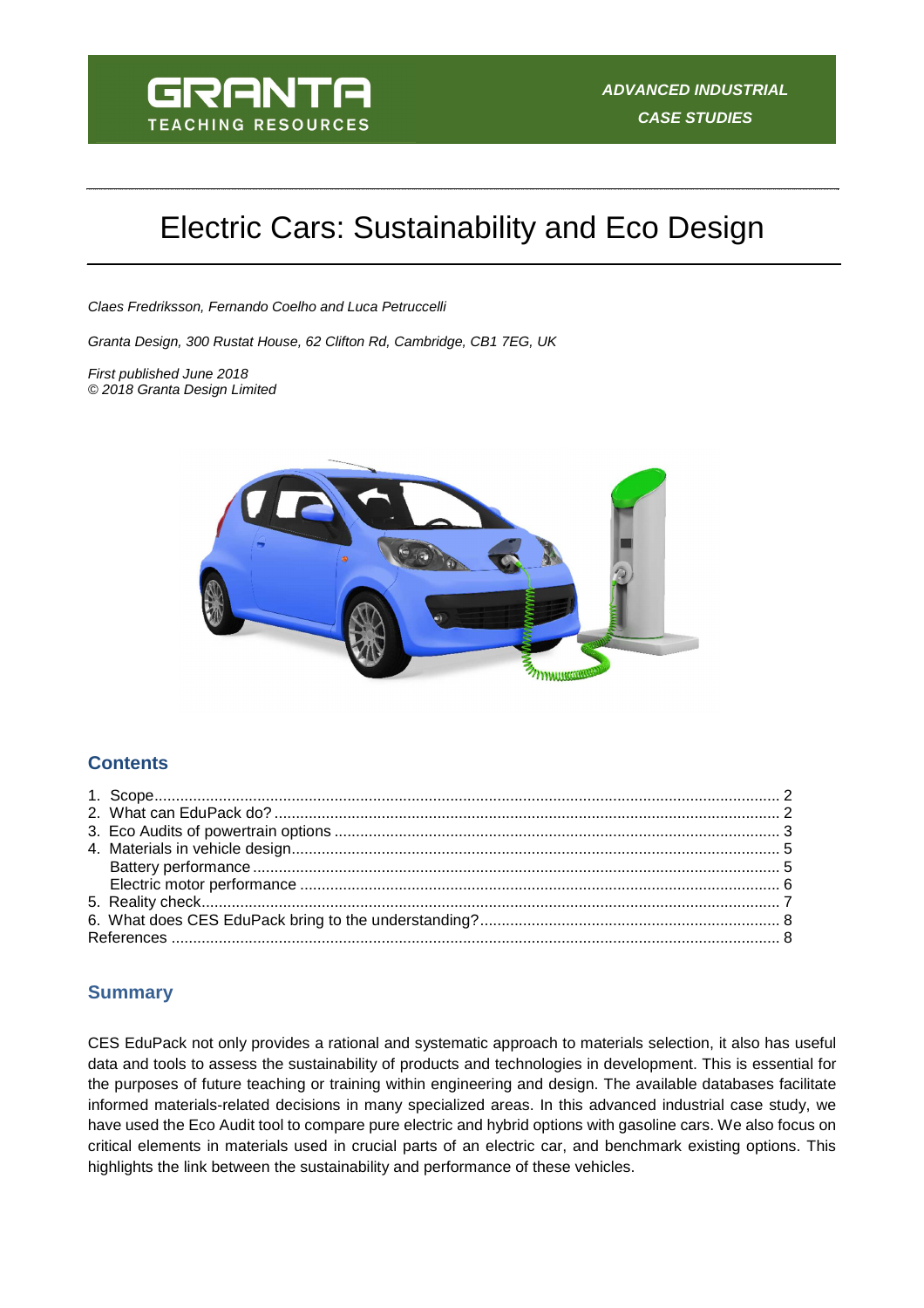## **1. Scope**

Electric vehicles are currently experiencing a surge in interest because of their potential to reduce pollution, greenhouse gas emissions, and running costs, while also retaining high performance. Therefore, they make for an interesting and current subject to engage students in materials-related courses. Although the internal combustion engine (ICE) is likely to remain dominant in the short and medium term, electric vehicles are expected to have significant and rapid growth over the coming decades, during the transition towards sustainable mobility. The International Energy Agency (IEA) estimates that the global stock of electric cars – including both plug-in hybrids or fully electric – may exceed 9 million per year in 2020, and 20 million by 2025 [1]. By looking at the options available to car designers, we seek to enhance understanding of material decisions and their consequences.



(2018-01-05). "December – EV registrations".

One issue that has grown with increasing sales of electric vehicles is reliable and sustainable access to certain critical raw materials (CRMs). The high demand for CRMs and limited natural abundance give rise to serious concerns for supply. Diversification, substitution, reduction or improved recycling of these materials have been proposed as possible solutions to this problem. The automotive industry is one of the world's largest, with increasing numbers of CRMs being used generally in vehicles production [2]. This includes elements, such as niobium and the platinum group metals (palladium, platinum and rhodium) [3]. Electrification of passenger cars also demands the increased use of rare earth elements, such as neodymium and dysprosium for the motors [3], as well as lithium, cobalt and graphite for on-board energy storage.

## **2. What can EduPack do?**

The eco-properties and sustainability aspects of products are not obvious, even when you know or can see the materials involved. The whole lifecycle has to be considered (or several life-cycles, for circular economy). The challenge is usually to select materials to maximize several relevant aspects; for example, both mechanical and environmental properties, taking into account feedstock and end-of-life options for the product. For eco design, CES EduPack offers several opportunities to investigate and discuss sustainability. In the case of electric cars, a good starting point is an Eco Audit to investigate characteristics of the spectrum of vehicles mentioned above; Gasoline for ICE (reference), hybrid or plug-in hybrid cars and fully electric cars. The Eco Audit offers an overview of the relative importance of the material phase, the manufacturing and use phases, as well as the possibility to study the effect of material recycling [4].

| Diesel - family car                   |
|---------------------------------------|
| Electric - family car                 |
| Electric - rail                       |
|                                       |
| Gasoline - family car                 |
| Gasoline - super sports and SUV       |
|                                       |
| Hybrid gasoline/electric - family car |
| Kerosene - long haul aircraft         |
| Kerosene - short haul aircraft        |
| Kerosene - helicopter                 |
|                                       |
| LPG - family car                      |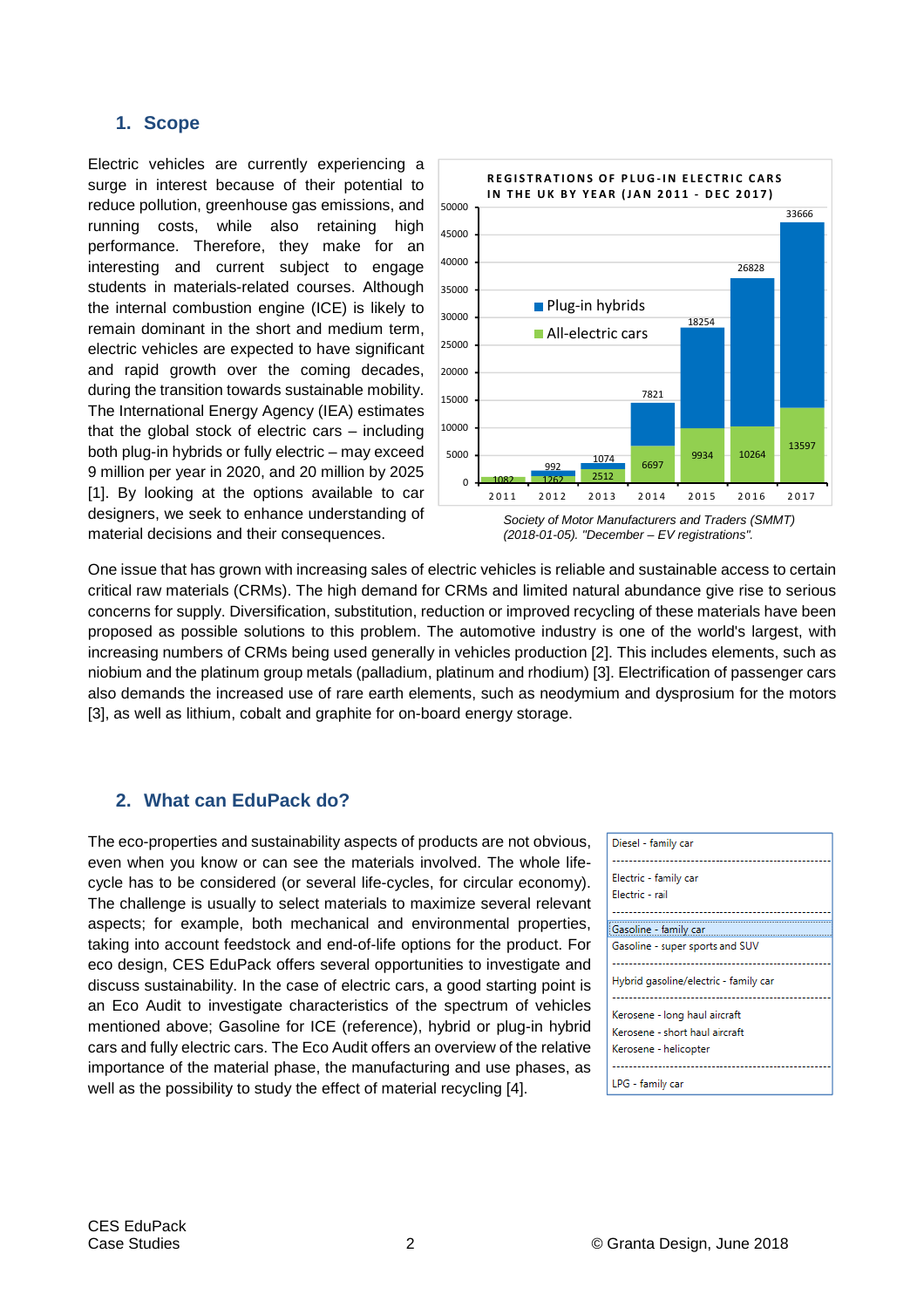

When it comes to investigating electric motors and batteries, there are many useful features in CES EduPack which can be employed. Performance aspects of both electric motors and batteries can be visualized, using charts and relevant property data. These can clarify why Li-ion batteries and Nd-based magnets are preferred technologies. Information on critical materials, particularly lithium, cobalt, rare earths, and their main mining areas, are available within the Elements database/data-table.

# **3. Eco Audits of powertrain options**

The use phase of Eco Audit consists of two modes and options for country of use. The mobile mode is well suited for basic vehicle analysis, and makes use of the transport data in the software for different types of vehicles and fuels. It gives average energy use and CO2 emissions per km and kg for typical vehicles.

| $\left(\begin{matrix} \wedge \end{matrix}\right)$ Use $\bigcirc$ |                                                                             |                     |           |                                                                   |               |              |  |  |  |
|------------------------------------------------------------------|-----------------------------------------------------------------------------|---------------------|-----------|-------------------------------------------------------------------|---------------|--------------|--|--|--|
| Product life:                                                    | 10<br>Years<br>$\checkmark$<br>Europe<br>Product uses the following energy: |                     |           |                                                                   |               |              |  |  |  |
| Country of use:                                                  |                                                                             |                     |           |                                                                   |               |              |  |  |  |
| Static mode                                                      |                                                                             |                     |           | <b>Mobile mode</b><br>Product is part of or carried in a vehicle: |               |              |  |  |  |
| Energy input and output:                                         |                                                                             |                     |           | Gasoline - family car                                             |               | $\checkmark$ |  |  |  |
| Power rating:                                                    |                                                                             | <b>kW</b><br>$\sim$ | Usage:    | 250                                                               | days per year |              |  |  |  |
| Usage:                                                           |                                                                             | days per year       | Distance: | 100                                                               | km per day    |              |  |  |  |
| Usage:                                                           | 0                                                                           | hours per day       |           |                                                                   |               |              |  |  |  |

A useful Bill-of-Materials (BOM) can be found among the sample Eco Audit project files, which are embedded in the software, normally on your local disc C:\Program Files (x86)\CES EduPack 2018\Samples\eco\_audit\en. It contains simplified data for a typical family car at Level 3 (or 2), that can be used or tailored for easy comparisons and visualizing trends. Here, we have modified it in order to represent four different cases (#1- 4). Moreover, the Eco Audit can be extended to mimic plug-in hybrid cars, which are not included in the vehicle options. The use phase for these depend on the extent to which electricity can be used in the daily ride.

To keep effort down, we have adapted the sample Eco Audit file by just reducing the Al component in the BOM

by 200 kg, down to 238 kg, which is more in line with a typical mid-size car. We have summarized some data from VW golf in the Table to the right. VW Golf is a good example for comparison, since it exists in gasoline (ICE), plug-in hybrid (GTE) and fully electric (e-Golf) versions.

| Model            | <b>Golf ICE</b> | <b>Golf GTE</b> | e-Golf   |  |
|------------------|-----------------|-----------------|----------|--|
| Battery capacity |                 | 8.7 kWh         | 24.2 kWh |  |
| Battery weight   |                 | 120 kg          | 318 kg   |  |
| Car weight       | 1318 kg         | 1515 kg         | 1540 kg  |  |

You can start the comparison by adapting the BOM for the reference (gasoline) case (#1). We have used the Sustainability Level 3 database. Click the Eco Audit button in the tool bar and then the Open button within the Eco Audit project. Find the appropriate Eco Audit project file in the link on your local disc, as described above. Use Level 3 – Family car (Level 2 will work if you are within the Level 2 database). The mass of Aluminium can be modified directly in the BOM. By replacing the default 438 kg with 238 kg, we reduce the total weight for the car to around 1500 kg. In some modern cars, like the Golf 1.2 TSI, an Aluminum engine weighs less than 100 kg. We have also added to the product definition in the Eco Audit, a local transport of 1000 km from the factory, by 26 tonne (3 axle) truck, and consider, as shown above, 10 years *product life* with use in Europe.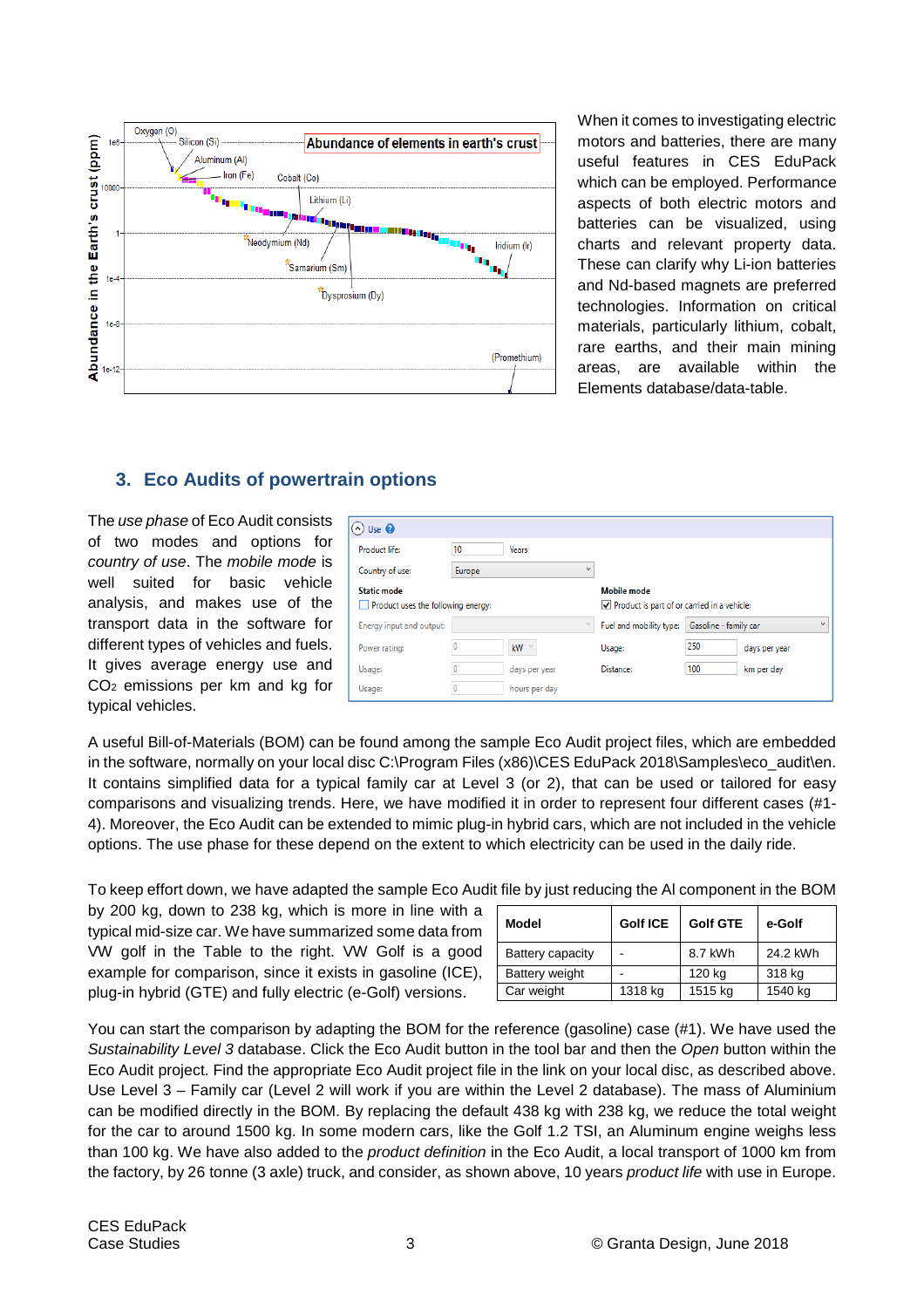| Qty. Component name       | Material                                                 | Recycled content Mass (kg) |     | <b>Primary process</b>  | Secondary process % removed End of life % recovered |          |     |
|---------------------------|----------------------------------------------------------|----------------------------|-----|-------------------------|-----------------------------------------------------|----------|-----|
| Steel content             | Low alloy steel, AISI 3140 Typical %                     |                            | 850 | <b>Roll forming</b>     |                                                     | Recycle  | 100 |
| Aluminium content         | Aluminum, 355.0, per                                     | A Typical %                | 238 | Casting                 |                                                     | Recycle  | 100 |
| Thermoplastic content (PU | $\mathbf{E}$ TPU(r) (molding)                            | $\Diamond$ Virgin (0%)     | 148 | Polymer extrusion       |                                                     | Landfill | 100 |
| Thermoset content         | Polyester (cast, rigid)                                  | $\Diamond$ Virgin (0%)     | 93  | Polymer molding         |                                                     | Landfill | 100 |
| Elastomer content         | 图 Butyl / Halobutyl rubb ◇ Virgin (0%)                   |                            | 40  | Polymer molding         |                                                     | Landfill | 100 |
| Glass content             | 图 Borosilicate - 2405                                    | ♦ Typical %                | 40  | Glass molding           |                                                     | Recycle  | 100 |
| Other metal content       | Copper, C14200, hard (to   Typical %                     |                            | 61  | Extrusion, foil rolling |                                                     | Recycle  | 100 |
| Textile content           | $\mathbb{E}$ PE-LD (molding and e $\Diamond$ Virgin (0%) |                            | 47  | Polymer extrusion       |                                                     | Landfill | 100 |

A hybrid electric (HEV) car scenario (#2) can be created by using the Compare with… option and use copy of current (lightweighted) family car. In the use phase specification, keep the previous/default values and choose Hybrid gasoline/electric – family car in the Mobile mode. This gives a rough estimate of energy use and emissions per km and kg for hybrid cars. In order to account for the battery mass in electric cars adding significant weignt, we have chosen to include 42 kg of the NiMH rechargable battery (for laptops). For hybrid batteries, we can use special records available under the Electrical components folder in the MaterialUniverse.

| <b>Browse</b>                              |  |  |  |  |  |  |  |
|--------------------------------------------|--|--|--|--|--|--|--|
| MaterialUniverse                           |  |  |  |  |  |  |  |
| Ceramics and glasses                       |  |  |  |  |  |  |  |
| Electrical components (Eco audit only)     |  |  |  |  |  |  |  |
| <b>T</b> Batteries                         |  |  |  |  |  |  |  |
| Alkaline AA cell                           |  |  |  |  |  |  |  |
| Lead-acid (for cars)                       |  |  |  |  |  |  |  |
| Li-lon (for scooters)                      |  |  |  |  |  |  |  |
| Li-Ion AA cell<br>ᄩ                        |  |  |  |  |  |  |  |
| Li-lon, rechargeable battery (for laptops) |  |  |  |  |  |  |  |
| Ni-Cd AA cell                              |  |  |  |  |  |  |  |
| Ni-Cd C cell<br>ᄪ                          |  |  |  |  |  |  |  |
| Ni-Cd rechargeable                         |  |  |  |  |  |  |  |
| NiMH, rechargeable battery (for laptops)   |  |  |  |  |  |  |  |
| Components                                 |  |  |  |  |  |  |  |

Now, a traditional hybrid car, such as the early Toyota Prius, are still gasoline cars, although with a more efficient powertrain. Therefore, the country of use and its local energy mix, for example, will not affect the  $CO<sub>2</sub>$ emissions. In order to benefit from the advantages of electrically powered vehicles, a plug-in hybrid (p-HEV) must be considered (#3). This is an increasingly popular option, as can be seen in the diagram on the first page. The need for batteries will be greater than for regular hybrids but less than fully electric vehicles. For the plug-in hybrid, we make another copy of current product and modify the battery to 120 kg of Li-ion rechargable battery (for laptops) mimicing the Golf GTE. Tesla actually use similar mass-produced batteries for their cars.

The inclusion of the plug-in hybrid is tricky, since it depends on your travelled distance on respective fuel in the product use phase (not transport). We have assumed that the daily distance of 100 km is kept, but that 50 km is from using gasoline, and 50 km from the battery (50 km is the official

| $\bigcirc$ Use $\bigcirc$                                           |        |               |                                                       |                                                       |            |  |
|---------------------------------------------------------------------|--------|---------------|-------------------------------------------------------|-------------------------------------------------------|------------|--|
| 10<br>Product life:<br><b>Years</b>                                 |        |               |                                                       |                                                       |            |  |
| Country of use:                                                     | Europe | $\checkmark$  |                                                       |                                                       |            |  |
| <b>Static mode</b>                                                  |        |               | <b>Mobile mode</b>                                    |                                                       |            |  |
| $\sqrt{}$ Product uses the following energy:                        |        |               | $\sqrt{}$ Product is part of or carried in a vehicle: |                                                       |            |  |
| Electric to chemical (advanced batter Y<br>Energy input and output: |        |               | Fuel and mobility type:                               | Hybrid gasoline/electric - family car<br>$\checkmark$ |            |  |
| kW<br>$\checkmark$<br>Power rating:                                 |        | Usage:        | 250                                                   | days per year                                         |            |  |
| Usage:                                                              | 250    | days per year | Distance:                                             | 50                                                    | km per day |  |
| Usage:                                                              | 4      | hours per day |                                                       |                                                       |            |  |

battery range of the golf GTE). The performance on gasoline will be comparable with the hybrid family car in the mobile mode, but the distance on electricity will use stored energy. However, this energy is acquired by charging the battery and can thus be included in the static mode. Again, using data from the Golf GTE, charging from the grid will involve energy conversion, with some losses, from electric to chemical (advanced battery). The battery capacity is around 8 kWh so it can be charged at home using around 2 kW of power for 4 h. It needs to be charged every day the car is used, thus, 250 days per year. Ten years might be an optimistic lifeexpectancy, but the battery warranty covers eight years which indicates a substantial product life.

Finally, the fully electric (EV) car (#4) can be covered by one of the mobile use modes, and the range is normally at least 100 km. In analogy with the plug-in hybrid case, though, we will assign the use phase of 100 km under the static mode, approximated by 2 kW for 8 h, 250 days per year (double that of plug-in hybrids). This includes additional energy losses associated with charging an advanced battery, rather than looking at the average energy consumption on the road. It does, however, depend on getting the charging time right. The differences between the static and mobile modes is a good topic for discussion in the classroom. The other main adjustment necessary for the fully electric car is to reduce the BOM by 100 kg of Al to account for not needing the ICE, and a battery mass of 318 kg to account for the Li-ion batteries used (data from e-Golf).

This completes the Eco Audit product specifications and some main results are shown in the summary charts below. They show the main trend of increasing material energy and decreasing use energy in the scenarios.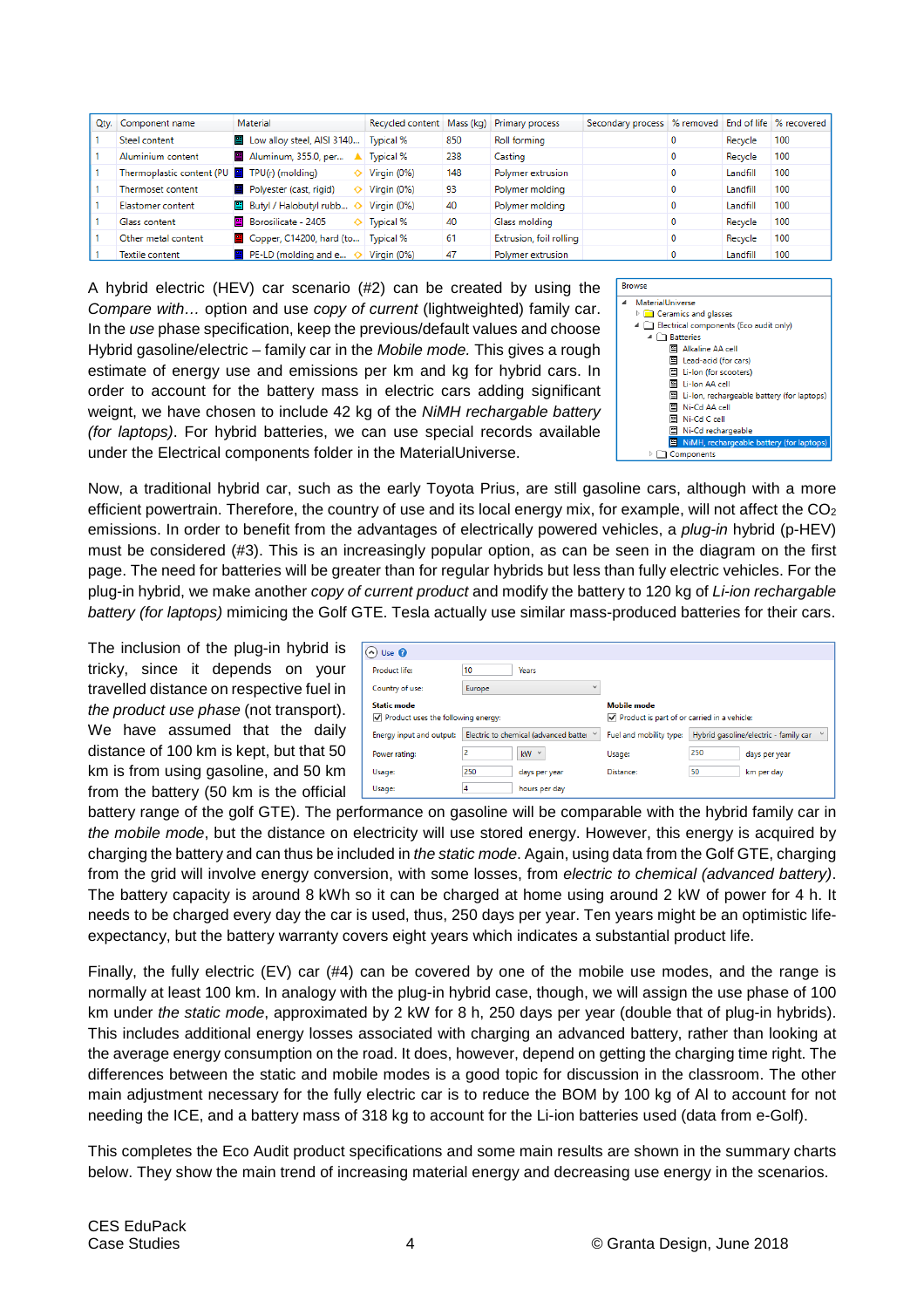

As can be seen in the main chart, the contributions for manufacturing and transport are negligible. In our very simplified scenarios, the energy benefit is comparable in all the three electrified cases: a 35-38% decrease. The associated CO<sub>2</sub>-emissions are shown to the right, with a European energy mix used at the top. The case of Norway as the Country of use highlights the impact (#3-4) of fully renewable electric energy (Hydro power).

## **4. Materials in vehicle design**

There has been an increase in the number of part components in cars over the past few decades, which has led to an increase in average vehicle fleet weight and power. While some weight reduction has been achieved by deployment of technologies such as unibody construction, more efficient and/or smaller engines, and lightweight materials, this reduction has been offset by the inclusion of new and/or better functionalities and features. Materials use in the automotive industry is broadly discussed in the automotive material flow analysis literature. Until recently, those discussions have focused on traditional materials that represent the majority of total vehicle mass, such as steel, iron, aluminum, polymers, glass, copper, lead, zinc, and "other metals". While this accounts for most of the vehicle weight, it does not represent smaller amounts of critical materials, typical of electric and other modern vehicles [2].

Lithium-ion is the reference technology for electric car batteries, and only to a lesser extent are other battery system, such as NiMH used. In addition to lithium, cobalt and graphite are also employed in these batteries. There are also several rare earth elements in permanent magnets for electric motors. These are some of the elements most affected by increasing EV demand. Among the rare earth elements, neodymium, praseodymium, dysprosium and terbium are used in high-performance magnets and electronic sensors for the standard automotive industry, including starter motors, brake systems, seat adjusters and car stereo speakers.

## **Battery performance**



One crucial aspect of electric car development is the on-board energy storage. This determines the range of these vehicles, but also affects the demands on the infrastructure of charging stations. These are concerns for both customers and electric car manufacturers. The Power System data-table, available at Level 3 in the sustainability database, offers information and data on a number of energy storage types, and even some mechanical ones, such as flywheels or compressed air. The most popular current battery type for electric cars is based on Lithium-ion technology. The reason for this can be visualized by plotting an overview of performance, and comparing different battery types.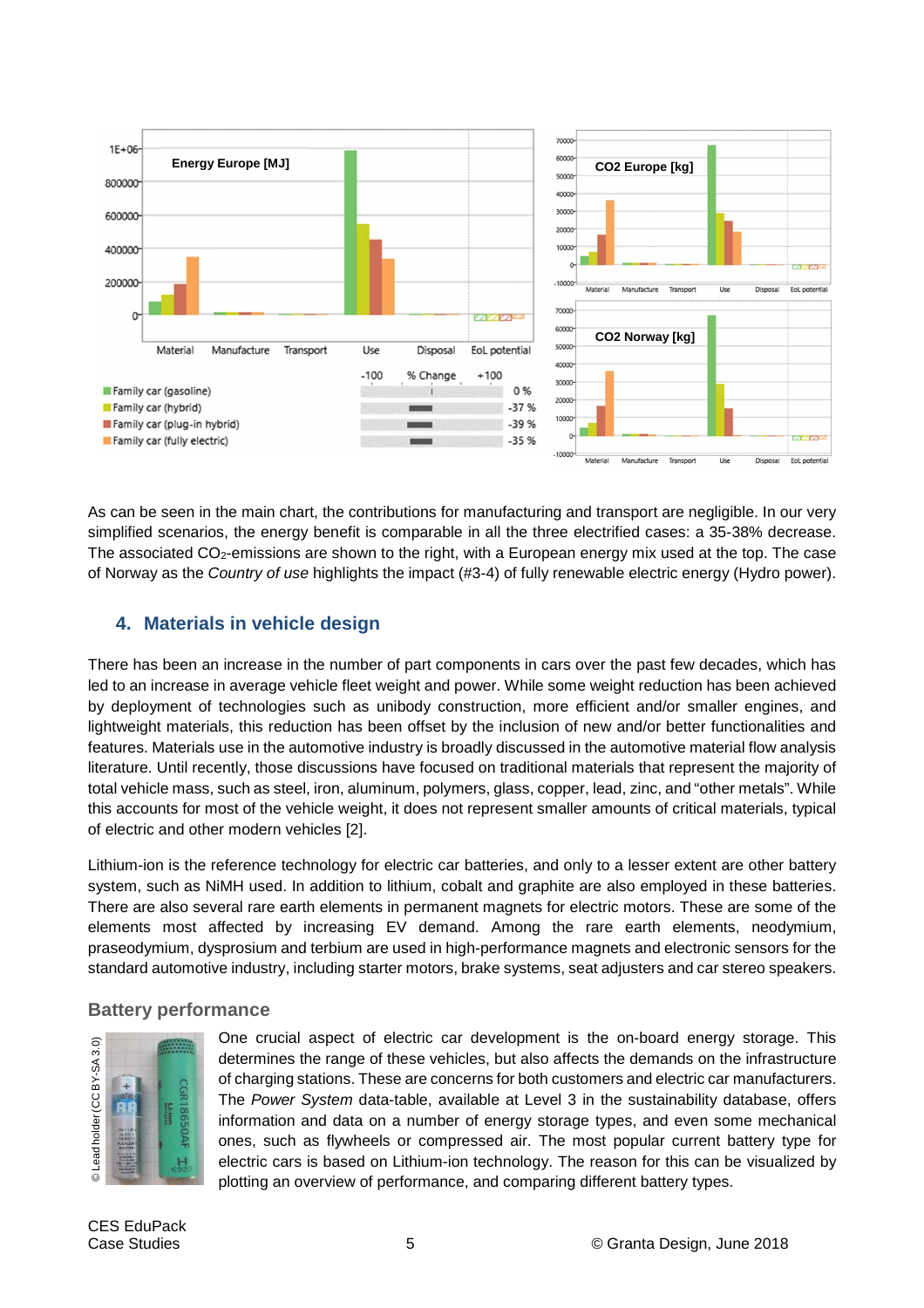The chart to the right shows why Li-ion batteries are superior for electrochemical energy storage on vehicles. They provide high energy storage per kg of battery, and excel at the power they can deliver per kg. We have highlighted the Electrochemical storage systems but also include other systems. Another relevant performance metric, energy density (not shown), measuring the stored energy per volume of space, follows the same trend.



| Congo, Democratic Republic of the (COD)          |    |                  |  |  |  |  |  |
|--------------------------------------------------|----|------------------|--|--|--|--|--|
| Datasheet view:   Nations of the World           |    | v   xX Show/Hide |  |  |  |  |  |
| <b>Human Rights &amp; Good Governance</b>        |    |                  |  |  |  |  |  |
| O<br>Death penalty<br>Applied                    |    |                  |  |  |  |  |  |
| Rule of law index (0 - 100)<br>3<br>(i)          |    |                  |  |  |  |  |  |
| Control of corruption index (0 - 100)            | O  | 9                |  |  |  |  |  |
| Political stability/no violence (0 - 100)        | G) | 4                |  |  |  |  |  |
| Press freedom index (0, constrained - 100, free) | ⊕  | 47.3             |  |  |  |  |  |
| The good country index                           | G) | 153              |  |  |  |  |  |
| Ongoing conflict?                                |    | J                |  |  |  |  |  |

## **Electric motor performance**

There are several competing technologies for motors in current electric cars on the market. Tesla has attracted a lot of attention working with an induction-type motor, which is magnet-free, in their previous models. Toyota Prius hybrid cars have been using a permanent magnet based type motor which enables higher efficiency, reducing electrical heat losses and, in the end, the need for battery capacity. The best permanent magnets, however, contain rare-earth elements, which raises questions about criticality and supply-chain issues, as well as associated negative environmental impact during their extraction and refinement.



Magnetic design is based on the B-H curve, or hysteresis loop, which characterizes the material. This curve describes the cycling of a magnet in a closed circuit as it is brought to saturation, demagnetized, saturated in the opposite direction, and then demagnetized again under the influence of an external magnetic field. Hard magnet performance is determined by its maximum energy product  $(BH)_{\text{max}}$ , which is a measure of the magnetic energy which can be stored per volume in the material. It is the largest area rectangle that can be inscribed inside the upper left quadrant of this curve. CES EduPack provides magnetic data relevant to this performance in the Magnetic materials subset of the MaterialUniverse, Level 3. The Maximum energy product  $(BH)_{\text{max}}$ , Coercive  $(H_c)$  and Intrinsic coercive fields  $(H_{ci})$  as well as Remanent induction  $(B<sub>i</sub>)$  data exist [5].

Lithium has many advantages as charge carrier, since it is a light element. Unfortunately, this element is also a limited resource, which creates problems for mass scale production and challenges to a recycling system. The current lithium electrodes also rely on cobalt, which is a well-known conflict mineral, since it is produced mainly in the Democratic Republic of the Congo. Since there are ongoing conflicts and very poor governance, Cobalt is critical both for EU and US.

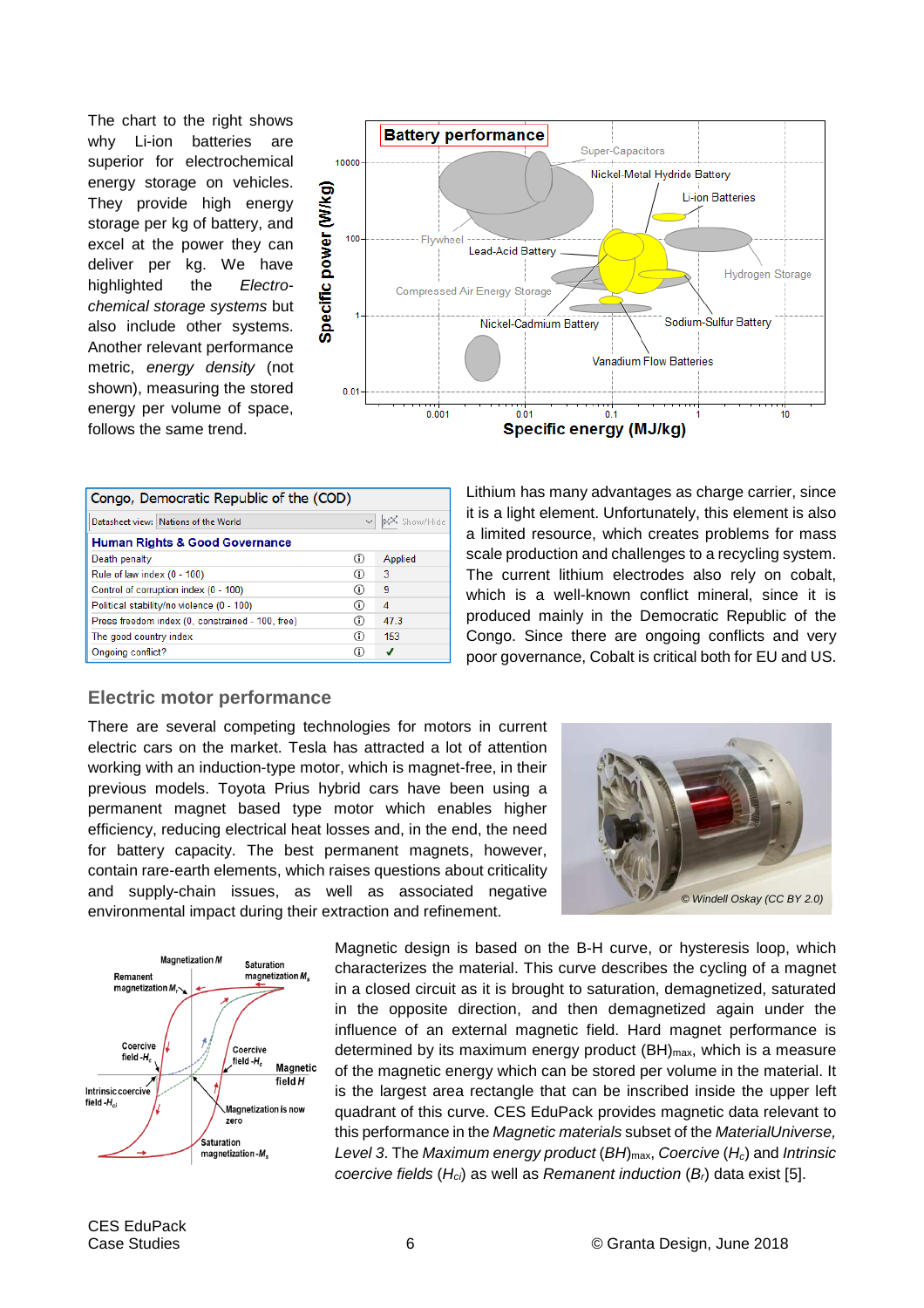The performance for hard magnets (wide hysteresis loop) can be found simply by using a bar chart of  $(BH)_{\text{max}}$ . However, this approximately corresponds to finding a combination of high intrinsic coercive force (reflecting resistance to demagnetization), and high remanent induction (how powerful it is). A chart showing these two properties individually can be seen to the right. Neodymium based and samarium-cobalt magnets display the best performance (upper right hand corner of the chart).





Dysprosium, for example, can be added in order to resist demagnetization at high temperatures. To investigate more realistic temperatures for cars, the temperature-dependent magnetic properties in CES EduPack can be used. It is easy to modify the parameter in the software to, say 100°C. The result shows that the best remaining magnets are clearly the Nd and SmCo based ones. Information about the nomenclature and denominations of these two particular types of magnet can be found in the folder-level records in the Browse tree.

## **5. Reality check**

There are two recent and interesting developments in the area of electric cars and critical materials. Firstly, Tesla has developed their Li-ion batteries to reduce the cobalt content by using Ni-Co-Al cathode chemistry with the Lithium. It is now claimed to be 2.8%, considerably less than previous Co content. Since the Co price has been increasing, and the sourcing is problematic from a sustainability point of view, this is a positive development. Some types of cathode materials are shown below, the middle one being a common choice [6].

| Cathode<br>Metals | $LiNi_{0.8}Co_{0.15}Al_{0.05}O_2$ (Gaines)<br>mass% | LiMn <sub>2</sub> O <sub>4</sub> (Gaines)<br>mass% | LiNiMnCoO <sub>2</sub> (Richa) <b> </b> LiCoO <sub>2</sub> (Wang)<br>mass% | mass%        | LiFePO <sub>,</sub> (Wang)<br>mass% |
|-------------------|-----------------------------------------------------|----------------------------------------------------|----------------------------------------------------------------------------|--------------|-------------------------------------|
| <b>Aluminum</b>   | 21.9                                                | 21.7                                               | 22.72                                                                      | 5.2          | 6.5                                 |
| Cobalt            | 2.3                                                 | 0.0                                                | 8.45                                                                       | 17.3         |                                     |
| Copper            | 13.3                                                | 13.5                                               | 16.6                                                                       | 7.3          | 8.2                                 |
| Iron/Steel        | 0.1                                                 | 0.1                                                | 8.79                                                                       | 16.5         | 43.2                                |
| Lithium           | 1.9                                                 | 1.4                                                | 1.28                                                                       | 2.0          | 1.2                                 |
| Manganese         | 0.0                                                 | 10.7                                               | 5.86                                                                       | $\mathbf{O}$ |                                     |
| <b>Nickel</b>     | 12.1                                                | 0.0                                                | 14.84                                                                      | 1.2          |                                     |
|                   |                                                     |                                                    |                                                                            |              |                                     |

Secondly, Tesla has now also introduced NeFeB magnets in their motor technology. These require rare earth elements but reduce the weight and electric losses in the system. Motors based on magnetic material are heavier and more expensive than induction-type motors, but have less heat loss which make them more efficient. By using a sintered NdFeB magnet, it has been possible to increase the performance and further reduce the volume needed for an electric motor. The picture to the right shows how the electric motor (one for the front wheel pair and one for the rear) is integrated in the platform of the car.